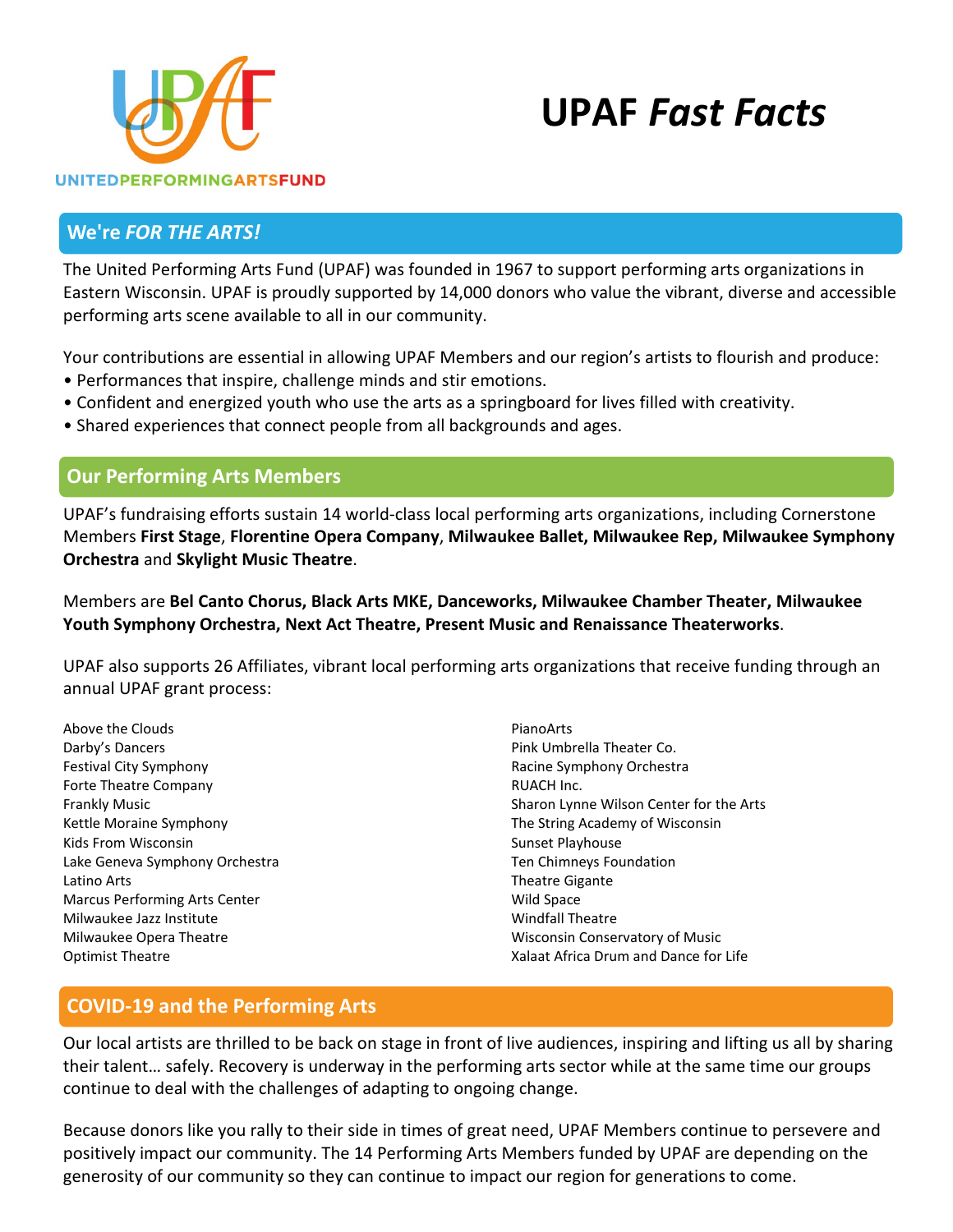

# **UPAF** *Fast Facts*

## **Our Importance to the Community**

The operating support that UPAF provides to its Members is essential to their **sustainability**. UPAF also contributes to a more **vibrant** and **innovative** arts sector by allowing Members to focus on what they do best — creating, performing, inspiring and educating.

According to Americans for the Arts, communities with a United Arts Fund are better off than those without.

- The arts sector is larger, providing more options for patron engagement.
- Arts groups spend much less on fundraising and are more financially stable.
- Total arts spending is significantly higher in communities with a United Arts Fund, which supports the local economy.

#### **Art Entertains and Engages**

With a world-class performing arts scene in our community, residents do not need to travel to larger metropolitan areas to see exceptional music, dance, song and theater. We are moved and wowed by outstanding local talent. The performing arts bring together diverse audiences to share a common experience — at the same time and in the same place. They lift our spirits, help us understand the world and each other, and inspire us to dream.

#### **Art Impacts Our Economy**

The arts play a critical role in helping our cities, towns and villages thrive and grow. A strong arts scene increases the capacity of urban, suburban and rural municipalities to attract and retain businesses and residents. The arts create jobs, generate revenue and attract visitors.

#### **Art Educates**

Last year, UPAF Members provided arts education to more than 162,000 students, including 50,000 students through UPAF Bright Minds, presented by We Energies Foundation. Each year, these groups deliver quality arts education in nearly 200 different classrooms, through after-school programs and on an individual basis with scholarships.

Arts education programming teaches life skills like leadership, resourcefulness, teamwork and problemsolving, which help youth succeed in school and life. Arts education also increases engagement in the classroom, helps youth connect with themselves and others, offers new ways to engage with curriculum that suit different learning styles, and so much more.

#### **Art Connects**

The performing arts have the power to enlighten, engage and bring people together. Seeing the need in the greater Milwaukee area to unite people around the power of performance, UPAF created UPAF Connect, presented by Northwestern Mutual.

UPAF Connect increases access to the performing arts for individuals in our community who may not otherwise be able to enjoy these life-enriching experiences. UPAF and its Members work with local nonprofits to offer performances and programming that bring the arts to neighborhoods and neighborhoods to the arts.